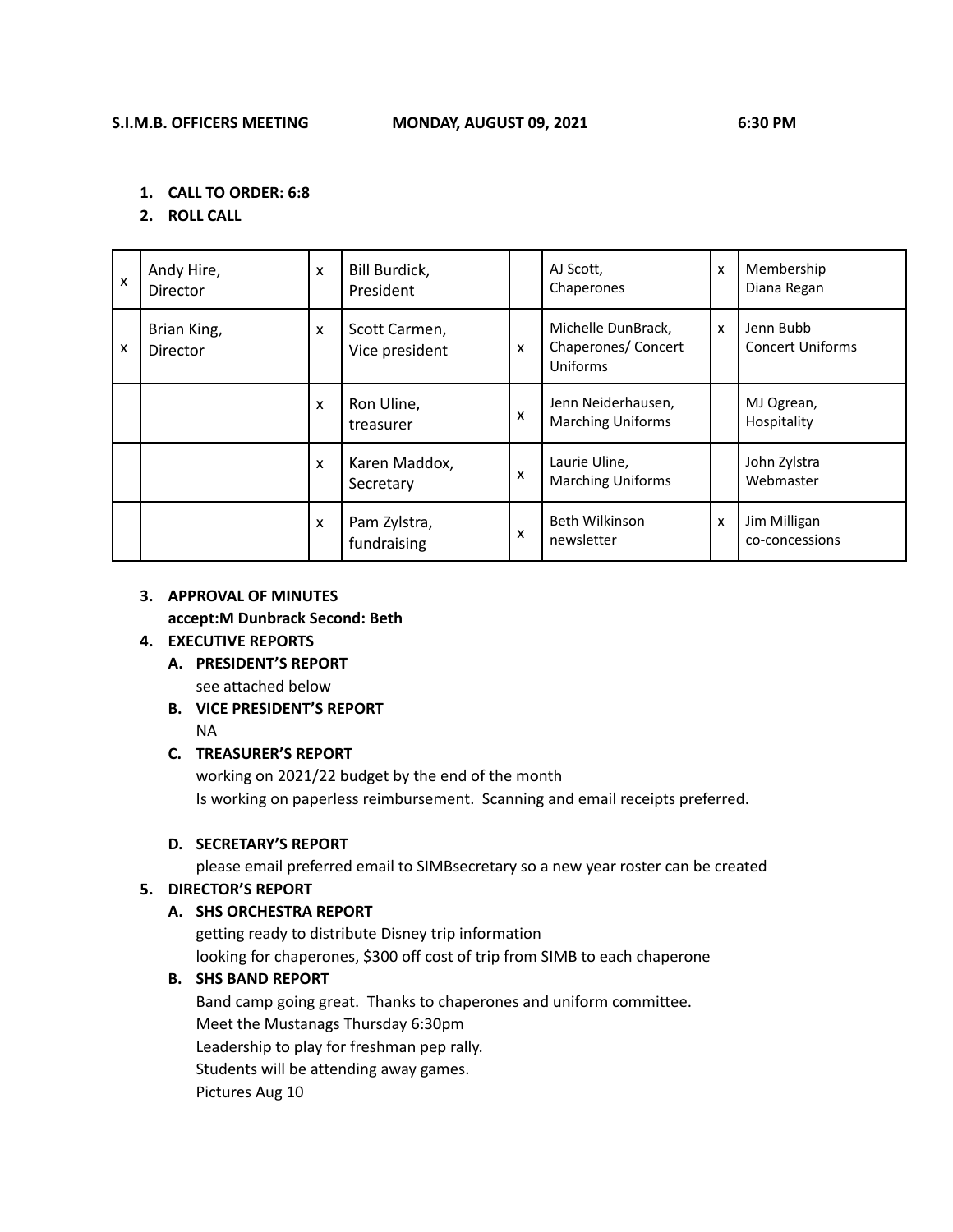Summer band went great, great job to Mrs Roblee and Mrs Strong

## **C. SMS ORCHESTRA REPORT**

NA

# **D. SMS BAND REPORT**

Mrs Roblee… Summer band was amazing. Concert went well. Livestreaming option is beneficial.

# **6. PUBLIC COMMENT**

# **A. MATTRESS SALE – CHRIS CALO**

Aug 28 10-5pm at SHS. Bring a variety of options to the HS to sample. About 30 beds to sample. Also pillows, sheets, etc. All beds are delivered, no haul away. Special incentives will be offered to students. Student referral earns gift card starting at \$25 each referral up to \$50 each referral for multiple referrals. Flyers and brochures are available. Promoting the event to friends, family, community will benefit sales. Potential \$7-10K profit for SIMB.

# **B. OTHER TOPICS**

# **7. OLD BUSINESS**

NA

## **8. NEW BUSINESS**

Discussion of getting a debit card for concessions buying motion:Scott second: Ron

## **9. NOMINATION COMMITTEE**

# **10. COMMITTEE REPORTS**

# **A. CONCERT UNIFORMS**

Orchestra getting tuxes cleaned and tagged. New tuxes will be fitted. Dress order forms are out to band and orchestra. Check Google Classroom and newsletter. Due Aug 27

## **B. CHAPERONE**

Making sign ups for band Discussion of website and linking signups

## **C. HOSPITALITY**

**NA**

## **D. PUBLICITY/WEB**

Discussion of linking signups and current website

# **E. MARCHING BAND UNIFORMS**

# band room was cleaned and organized

Guard uniforms problem. Damage to uniforms noticed. Mrs Stroup and Mr King in contact with company to ship. Were to return new uniforms but did not arrive. Pictures to be delayed.

Sign up geniuses are being created for the season.

# **F. MEMBERSHIP**

Diana Regan new membership chair

Membership drive \$25 per membership, no tiers. Promoting alumni membership. D Faust will promote with alumni newsletter and facebook page. No merchandise incentive. Membership Raffle to students and parents.

Working on QR code linking membership payment page.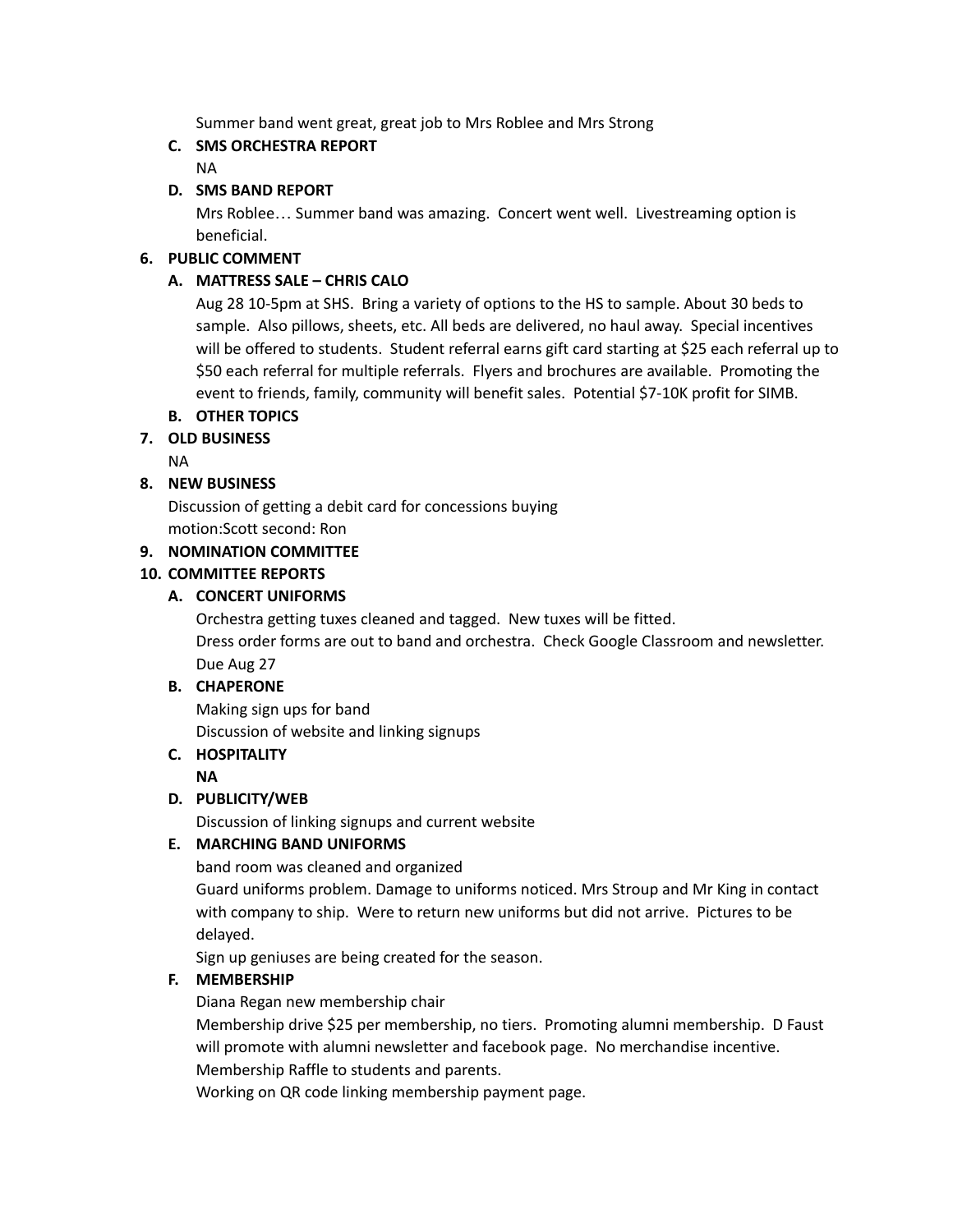Discussion on using \$5 per membership for Disney trip. Not something usually done with membership funds. Won't generate a lot of payout. Tabled idea. Goal is 400 families.

### **G. NEWSLETTER**

working on August newsletter. Send pieces ASAP.

### **11. FUNDRAISING**

### **A. CONCESSION**

see president report

### **B. GENERAL FUNDRAISING**

mattress sale: signup to be created for parent volunteers. Student volunteers will have a sheet in the music rooms for students to sign up for slots. Flyers to be distributed on cars and at concessions.

Discussion on proceeds and percentage toward Disney trip will occur with executive board. In discussion with t shirts and yard sign vendors.

August 31, coupon book sale

Talking to Harvest Saloon about fundraising night out.

**12. LIAISON REPORTS**

## **13. OTHER COMMITTEE REPORTS**

**14. ADJOURNMENT**

8:25pm

**15. NEXT MEETING: MONDAY, SEPTEMBER 13, 2021** Will remain Zoom remote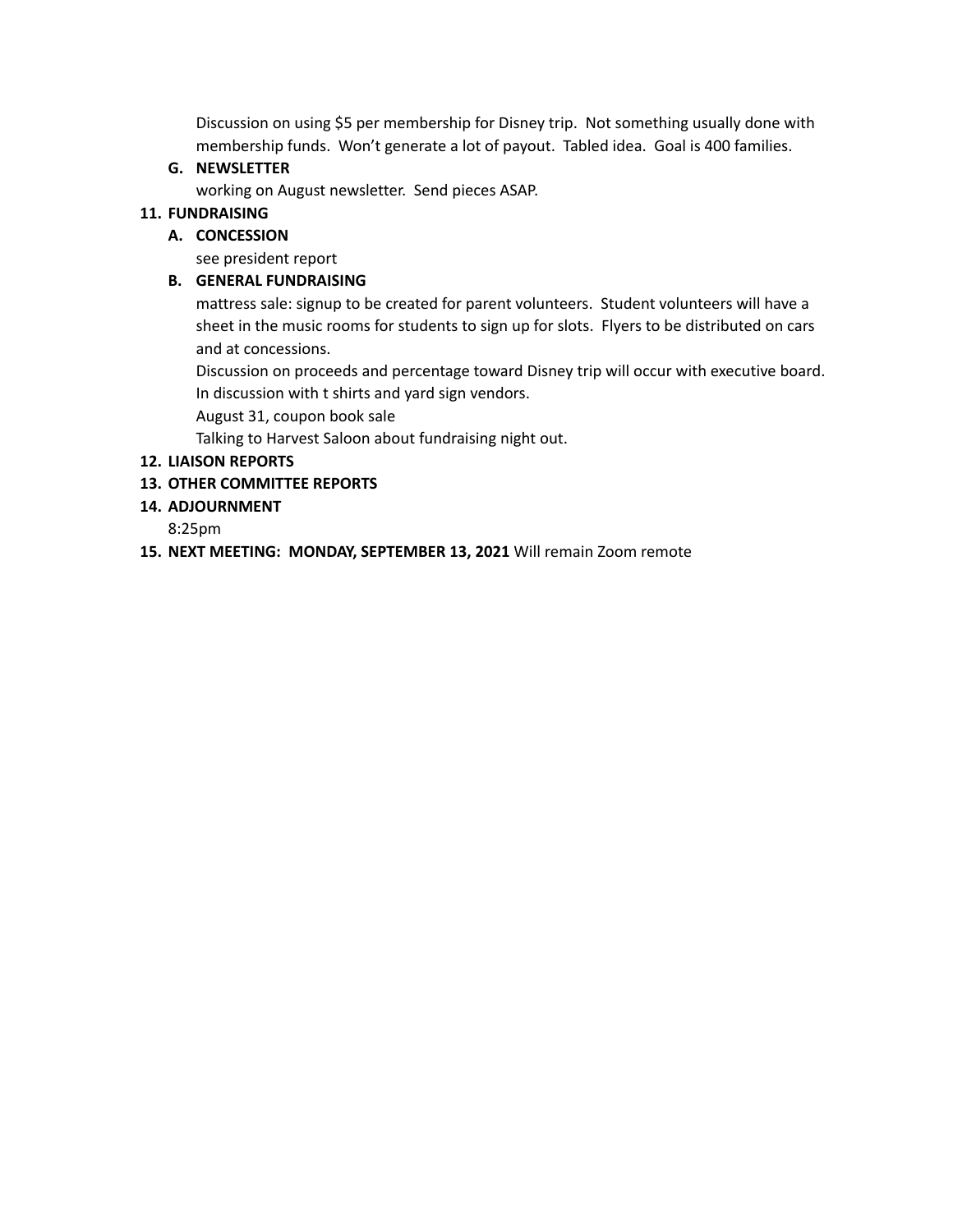#### **PRESIDENT'S REPORT: MONDAY,AUGUST 09, 2021**

#### **THE PURPOSE OF SIMB:**

- A. Provide volunteer support to the band and orchestra programs and directors within the Strongsville City Public Schools.
- B. Provide supplementary financial support to the band and orchestra programs within the Strongsville City Public Schools outside of the district budget.
- C. Promote and foster interest in the band and orchestra programs with in the Strongsville City Public Schools.
- D. Sustain the Fundraising efforts by SIMB.

#### **WELCOME EVERYONE:**

We are getting ready to start off a New School Year. The Students, Directors, Officers and Chairs have been busy for the new school year. The 2021-22 School Year is going to make this a FUN and EXCITING YEAR. For update information, please visit the NEW Website from The Strongsville City Schools. John Zylstra is working with Dan Foust at the BOE.

#### **NEW SHED:**

The new shed is being delivered between August 13-15<sup>th</sup>. Steve Breckner confirmed this with me last week. Keith Simak, Maintenance Director, will oversee the installation. Currently, the Visitor's Concession Stand is our shed storage area. Bill Wingler, Denny Ziegler, and Steve Breckner know that this site will be closed for concessions until the New Shed is ready for usage.

#### **WELCOME NEW CHAIRPERSON:**

The Executive Board would like to welcome Diana Ragan – Membership Chairperson. Scott Carman and myself met with Diana last month. The three of us spoke about the Program and developed a game plan for the 2021-2022 School Year. Welcome Diana

The Executive Board would like to thank A.J. Scott who handled the Membership Chairperson Role until a New Chair was appointed. Thank you A.J. for your help and being a TEAM MEMBER.

#### **CONCESSION STANDS:**

As mentioned earlier, the Visitor Concession Stand is closed until further noticed. Currently is our storage shed. A larger concern developed as we were cleaning out the stands. A hornet's nest was building in the stand as well as a critter issue. The Stand has been thoroughly cleaned. Steve Breckner from Facilities at the BOE was notified. He is working on the removal of the critters and insect issue. He is also working on sealing off the stand so nothing will penetrate the stands.

The Main Concession Stand and Prep Area were thoroughly cleaned out. The Refrigerators were plugged in and everything is working well. I want to thank the SHS Music Program Students and Parents who helped out. Your time that you gave on Saturday, July 31, 2021 was truly appreciated.

#### **COKE CONTRACTED RENEWED FOR THE STRONGSVILLE CITY SCHOOLS:**

In talking with Steve Breckner from Facilities, he stated the Coke Contract for the School System was going to be renewed at the Thursday, August 5, 2021 Board Meeting. While talking to Steve, he indicated that our request to purchase off their contract would not be and issue. The cold drink inventory would be included in the high school inventory. An initial order was sent to Bill Wingler and Steve Breckner. We will be maintaining a par level of